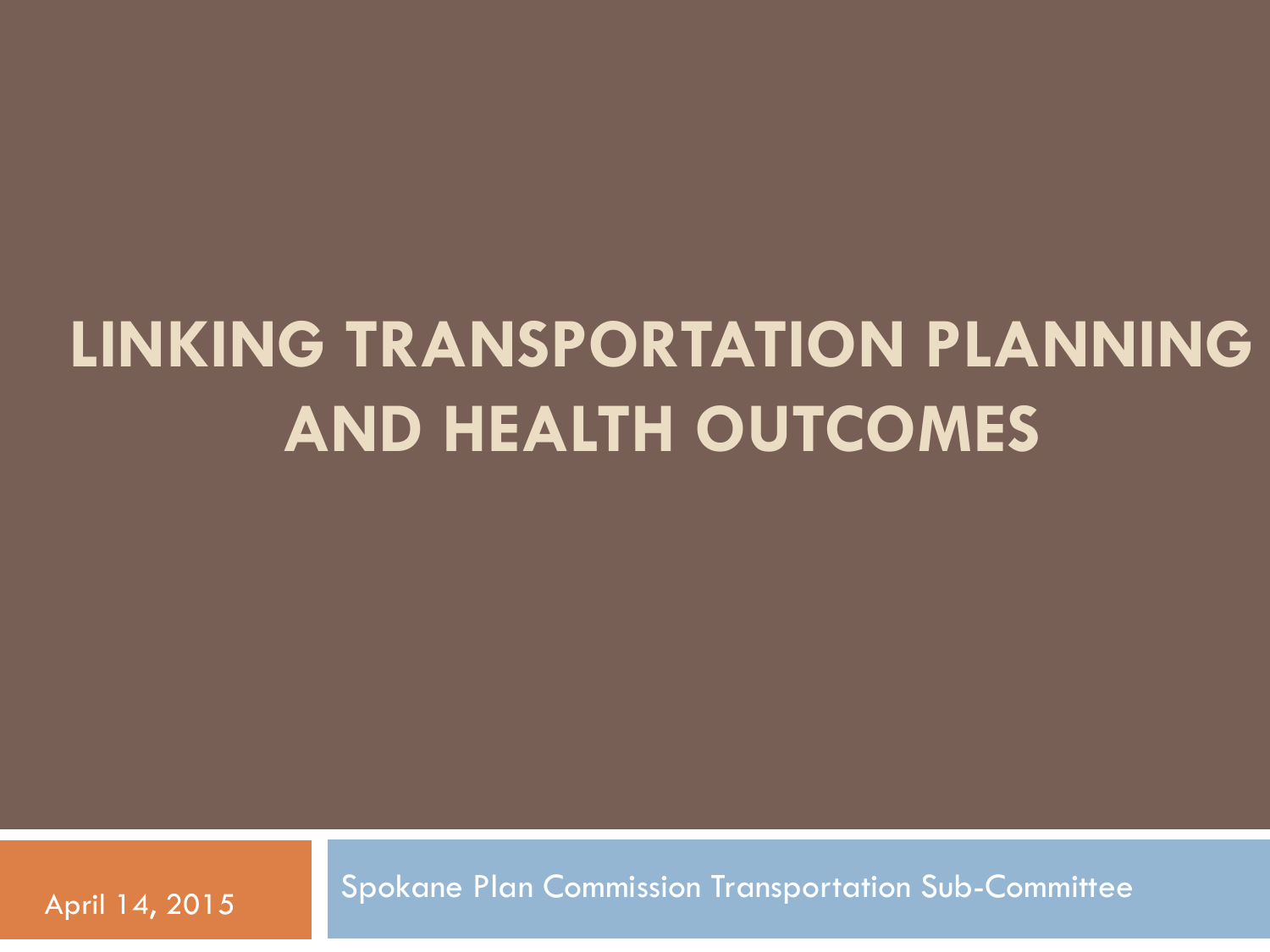# **What is Health?**

- *"a state of complete physical, mental and social well-being and not merely the absence of disease or infirmity"*
	- **D** World Health Organization
	- **Physical health**
	- **D** Mental health
	- □ Well-being
	- **D** Livability

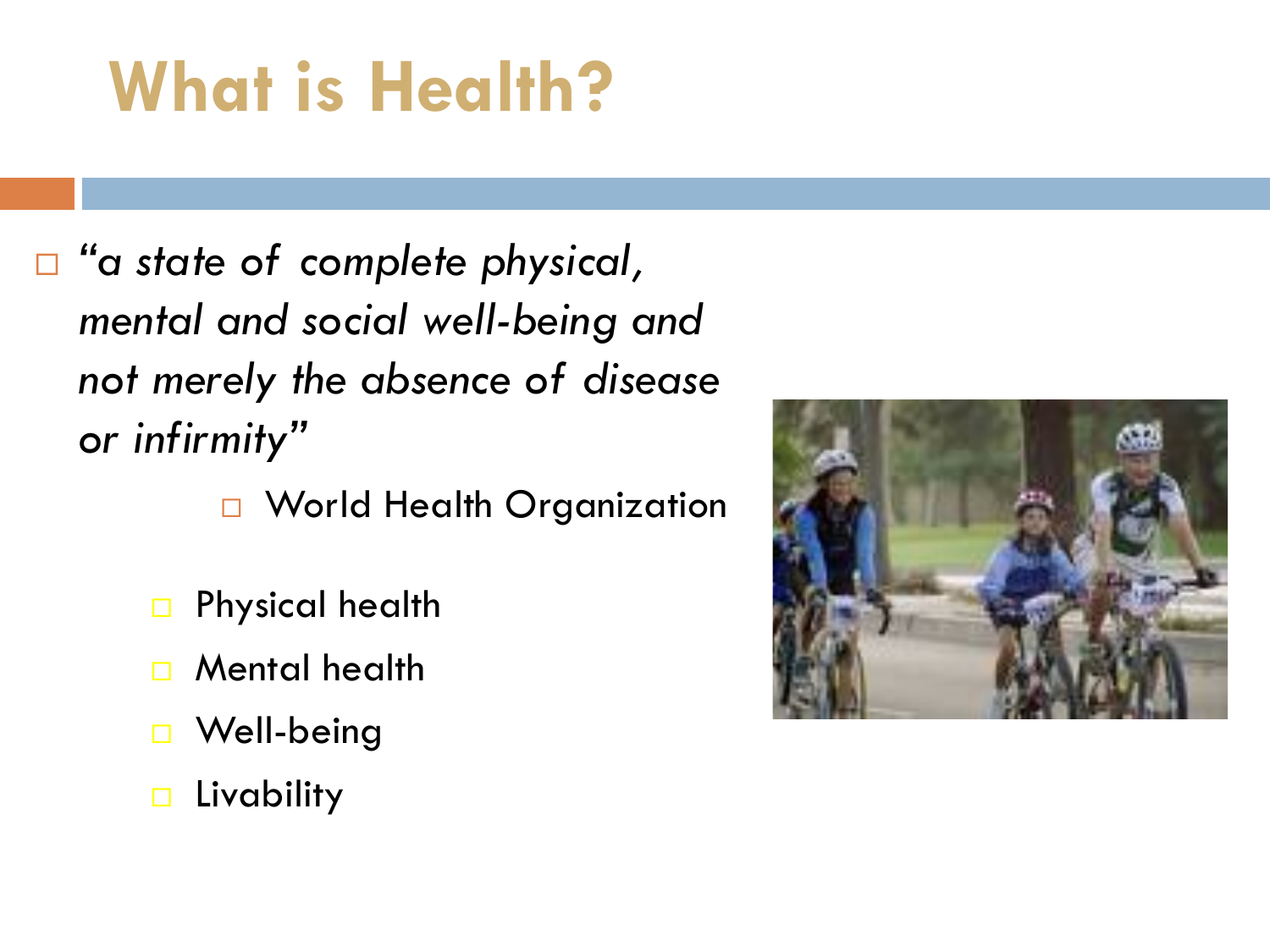### **Factors that Affect Health**



Frieden, AJPH, 100:590, 2010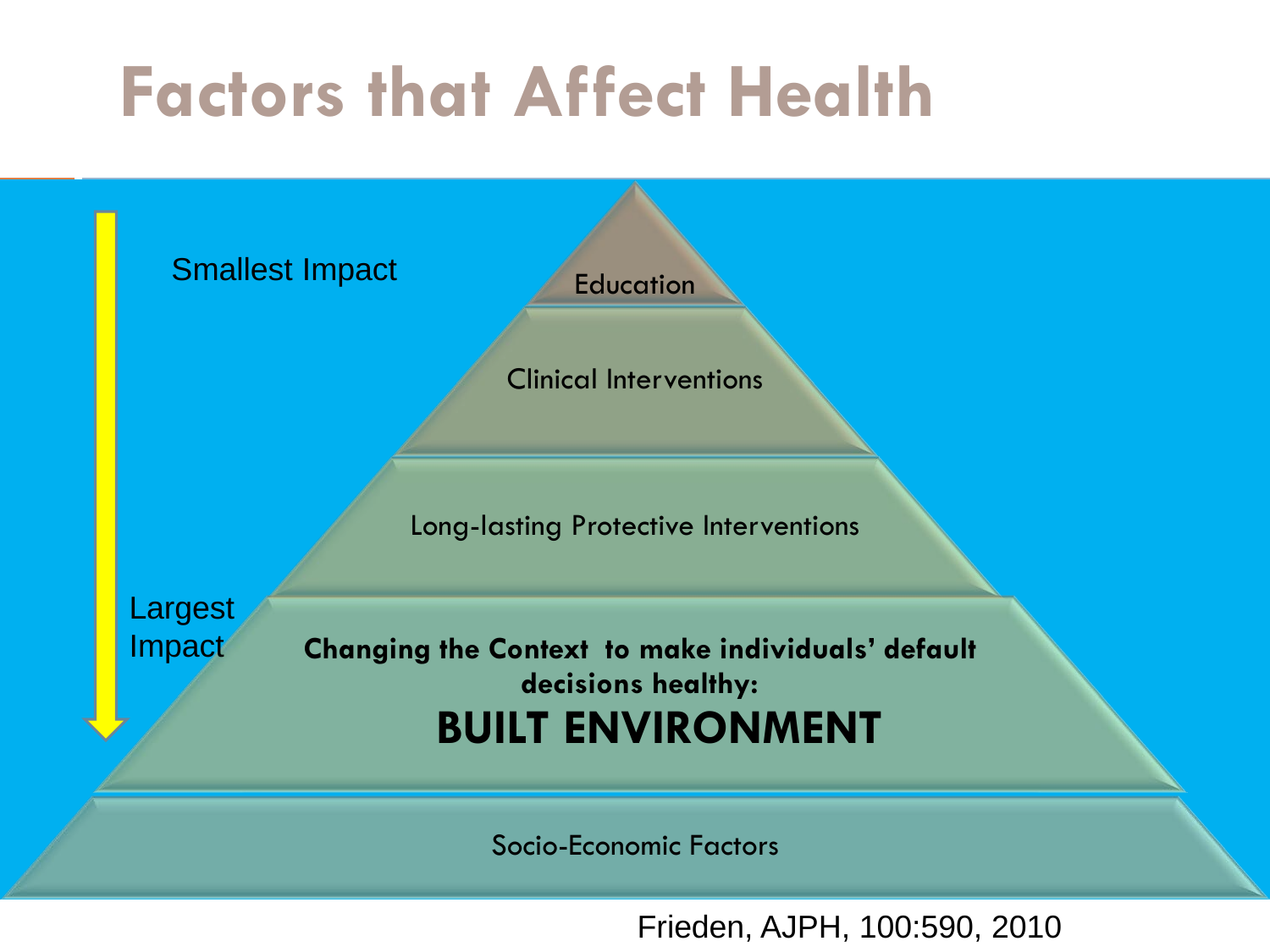









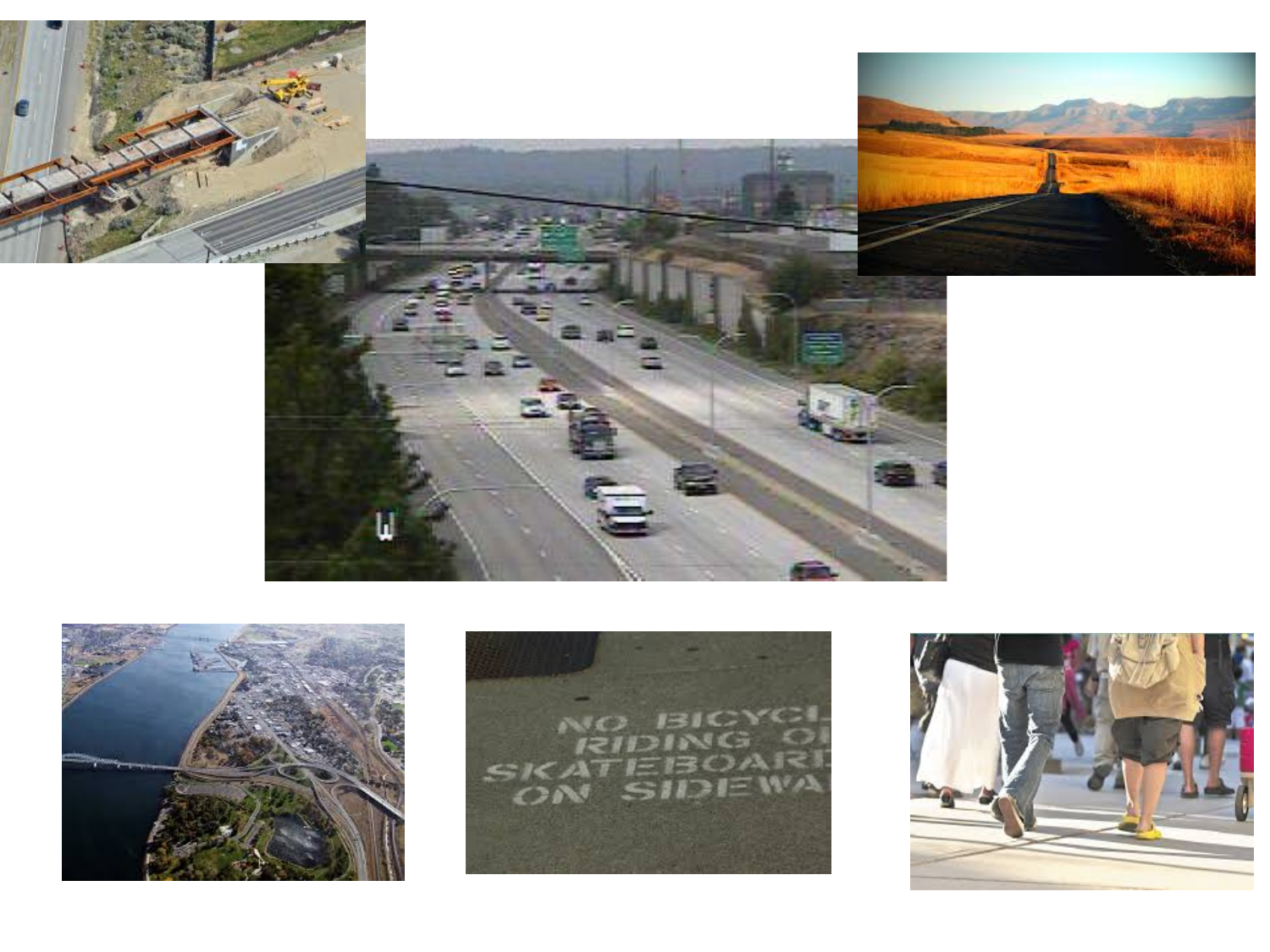





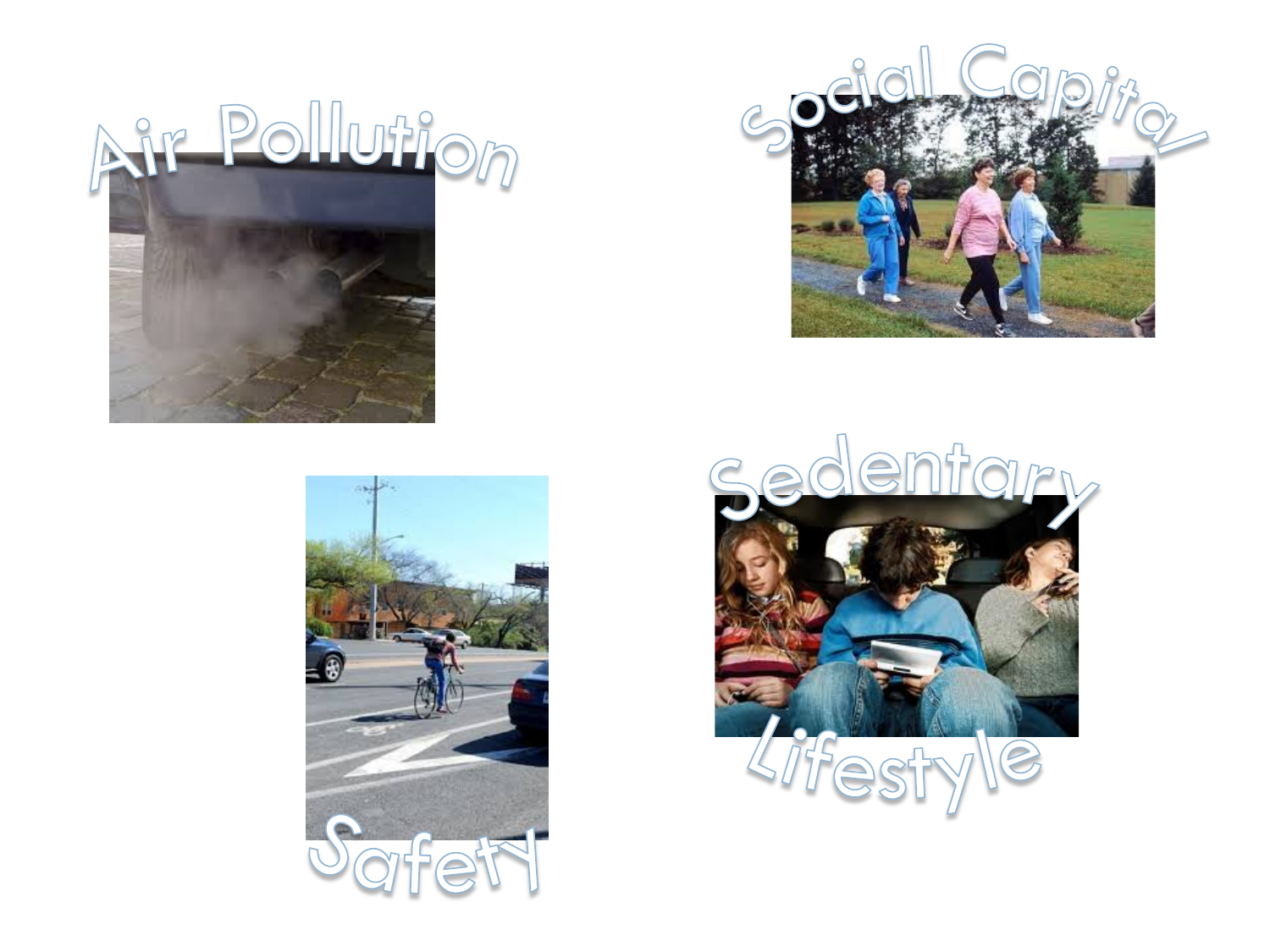### Air Pollution

□ Asthma and respiratory illnesses more likely within 300 feet of a major roadway  $\blacksquare$  4 schools, ~3,000 students

### $\Box$  16.4% of adolescents have asthma **Higher than US, same as WA**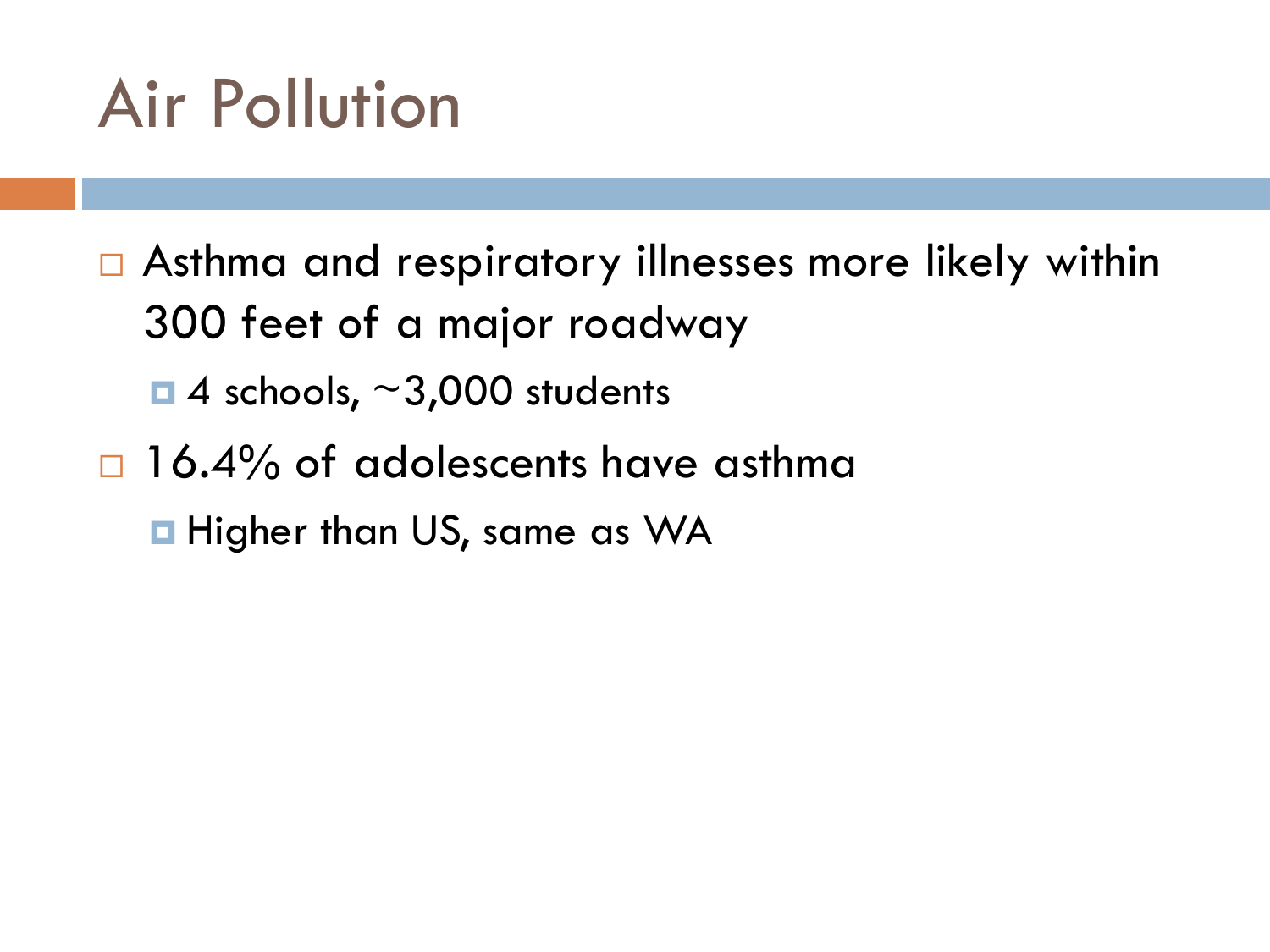# Asthma and Air Pollution

- Natural experiment during 1996 Summer Olympic games in Atlanta
- Peak morning traffic decreased 23% and peak ozone levels decreased 28%



- Asthma-related emergency room visits by children decreased 42%
- Children's emergency visits for non-asthma

Friedman et al. JAMA 2001;285:897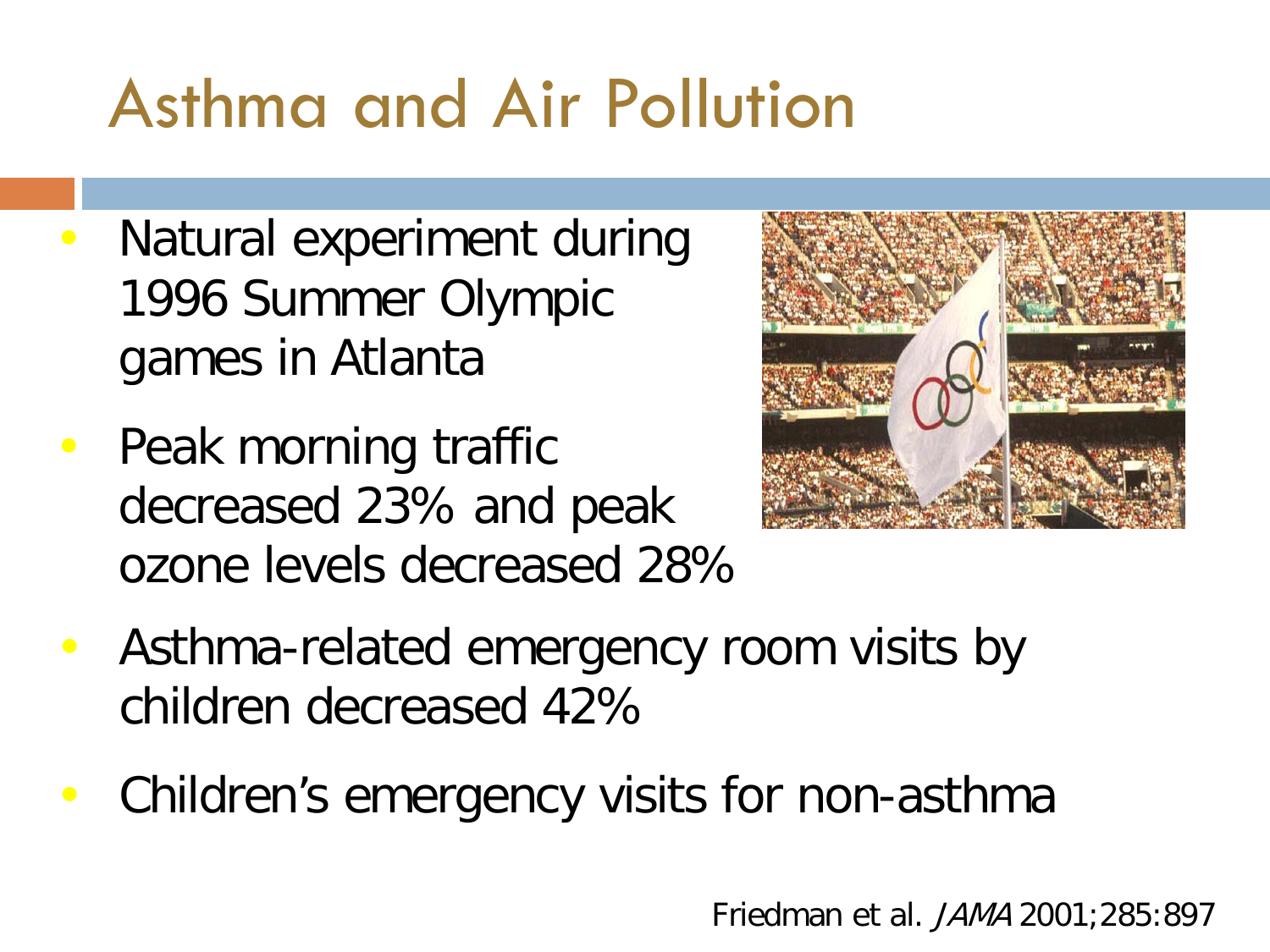# Sedentary Lifestyle

- □ 60% of Spokane County adults are overweight or obese
- $\Box$  Inactive adults 2x more likely to be obese
- Obese residents more likely to be hospitalized for chronic conditions
- $\Box$  Half of 6<sup>th</sup> grade children never walk or bike to school

#### **Obesity by Activity Level Spokane County Adults, 2011**

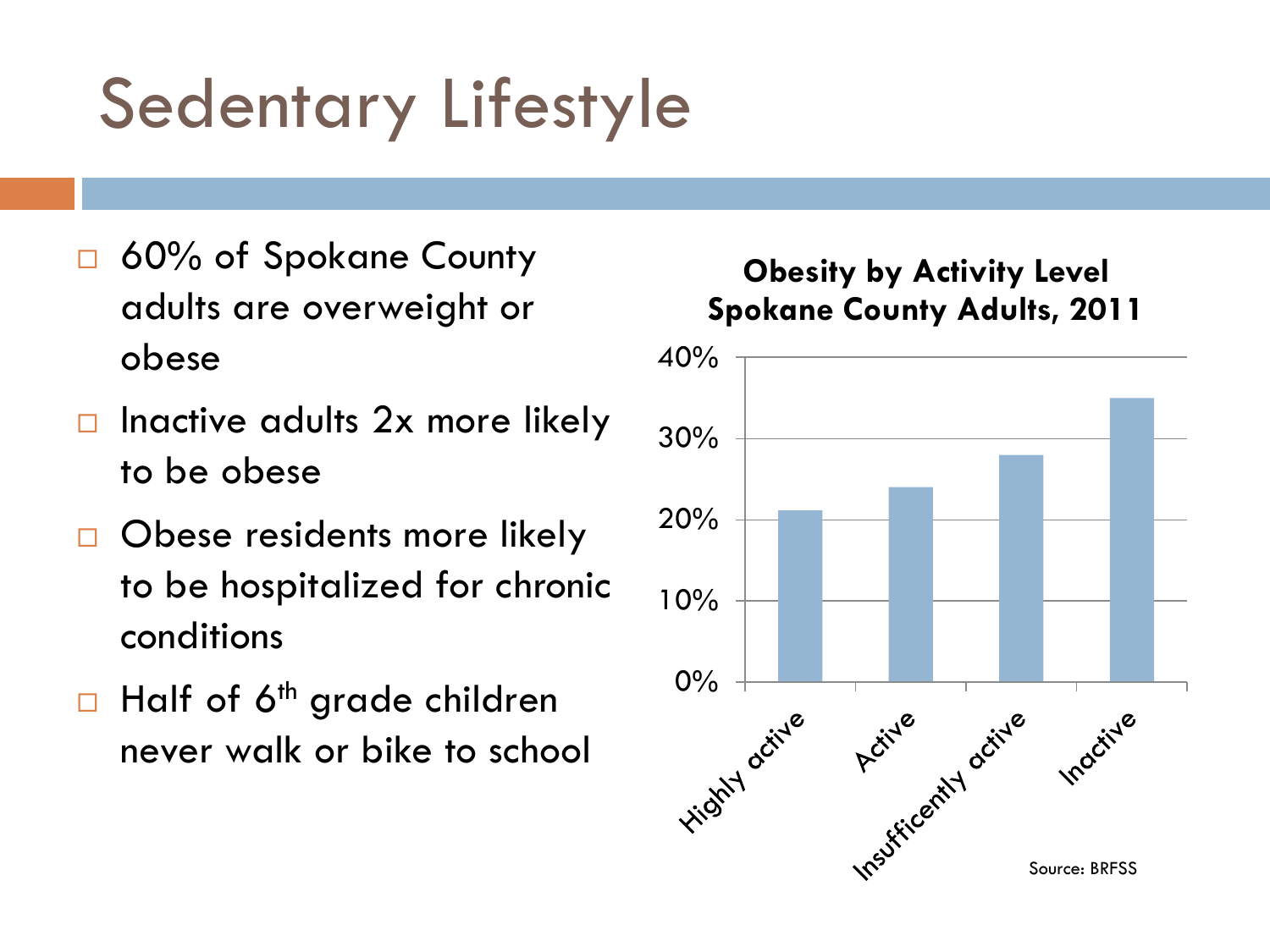**Safety** 

- □ 40 non-fatal pedestrian injuries per year
- □ 5 fatal pedestrian injuries per year

- □ 8 non-fatal bicyclist vs MV injuries per year
- □ 1 non-fatal bicyclist vs MV injuries per year
- $\Box$  Barriers to walking are busy traffic (53%) and lack of sidewalks (44%)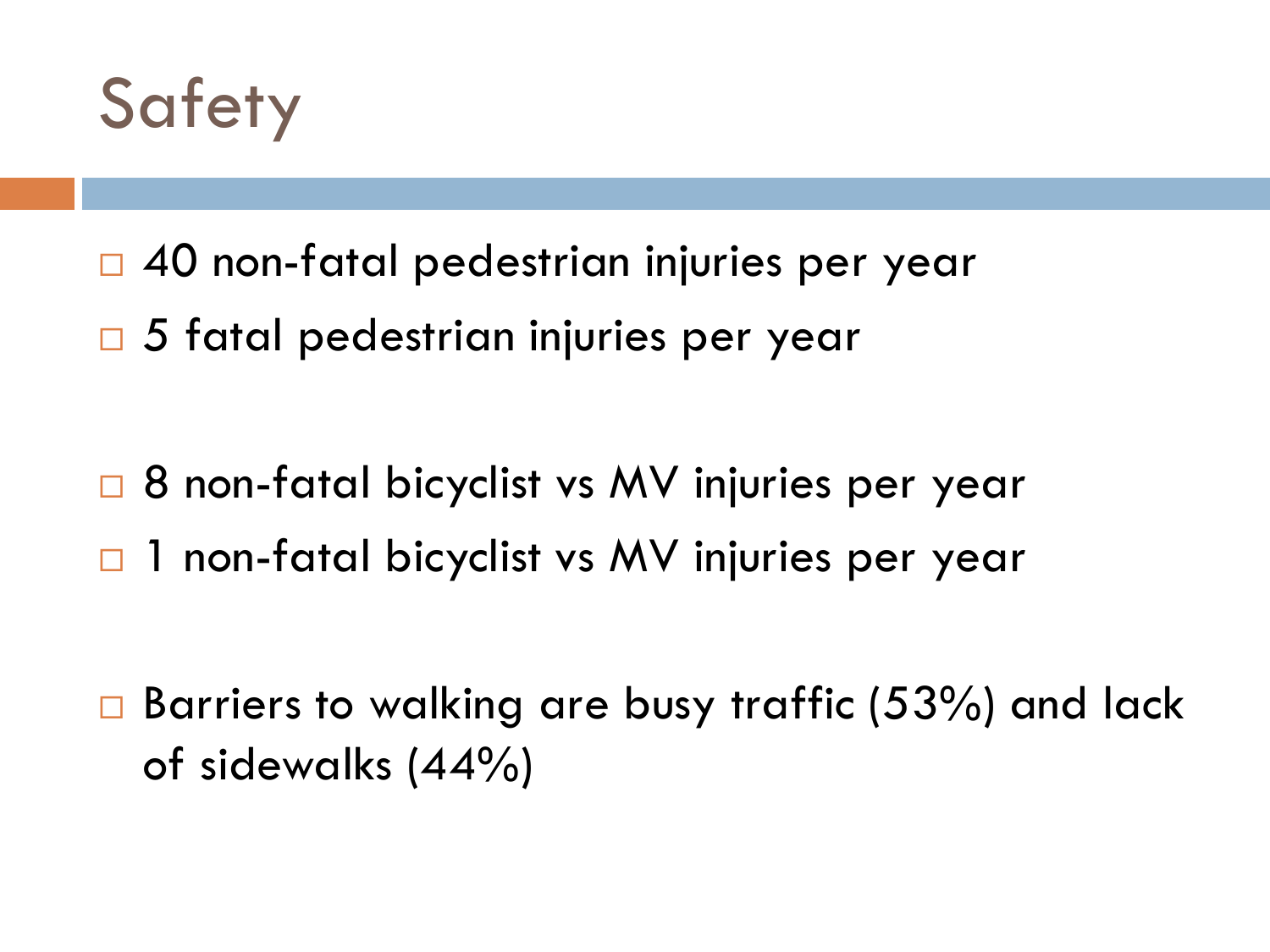

### Pedestrian Injuries at Impact Speed

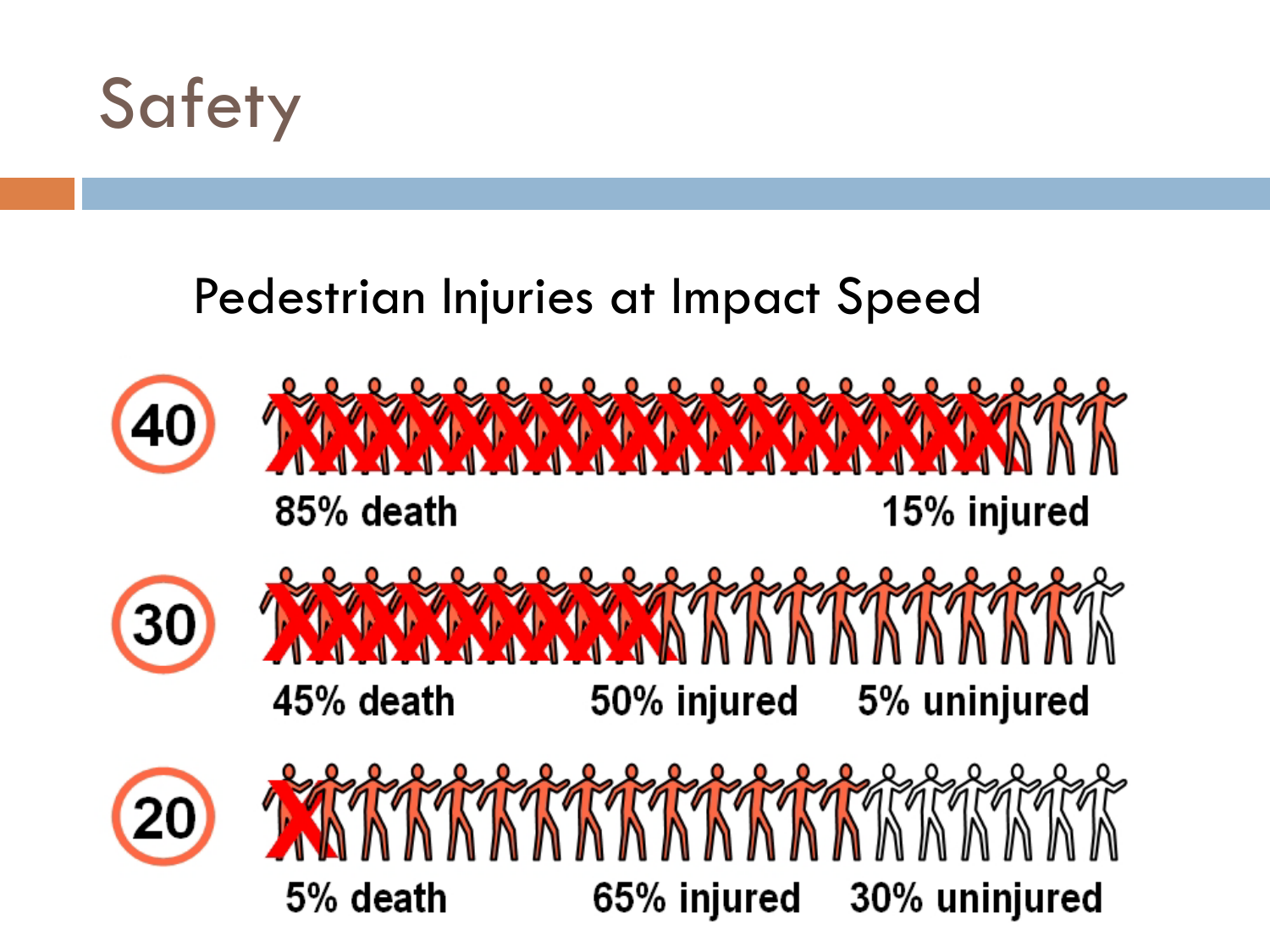### Social Capital

- 87% of Spokane County workers drove or rode in a car to work
- Average travel time to work was 21 minutes.
- $\Box$  Nationally, 16% of people walk at least once per day
	- Most reported reasons were walking the dog or for recreation



#### **Distribution of Walking Trips by Distance**

Data Source: 2009 National Household Travel Survey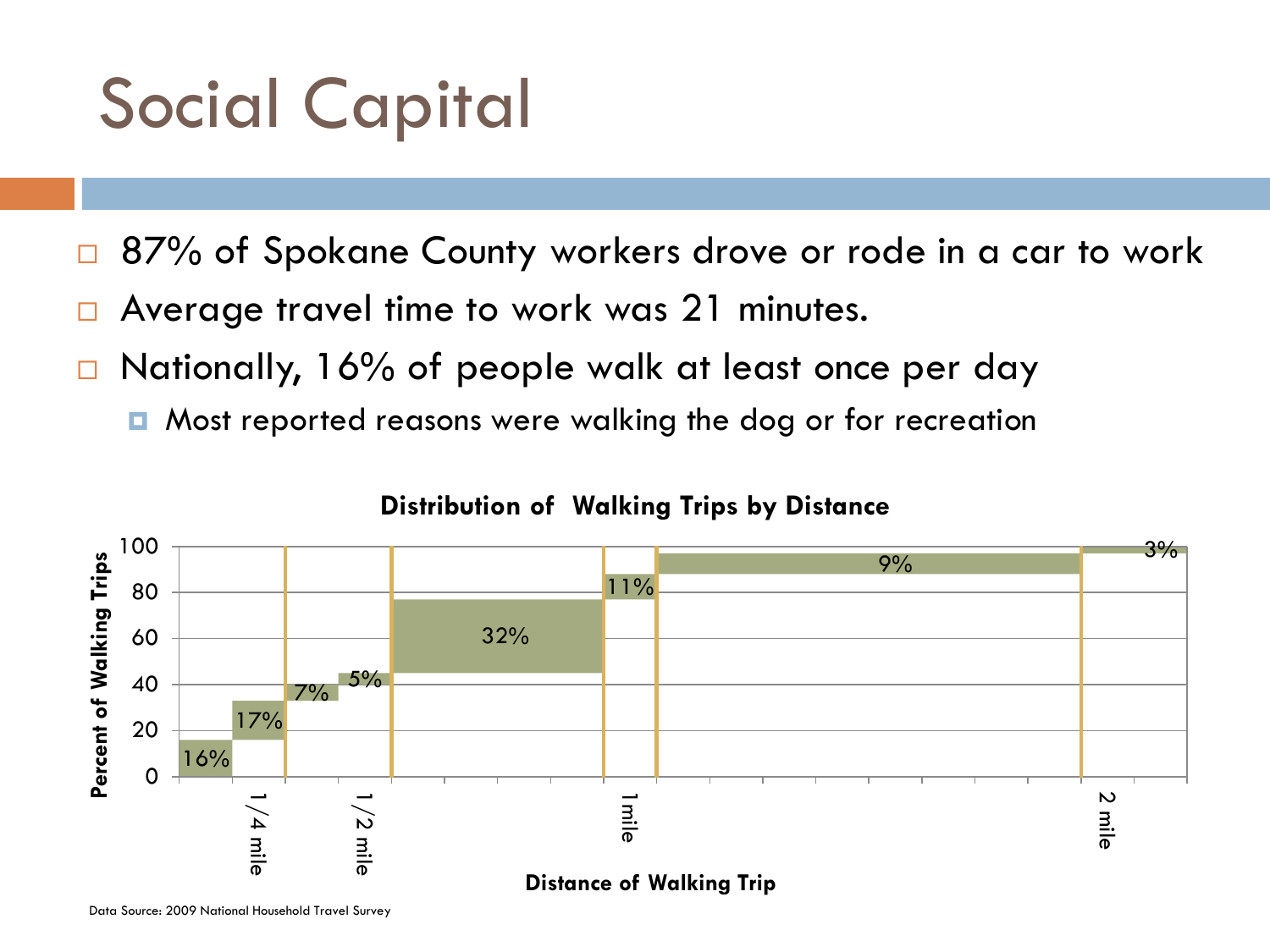### **Cost of Transportation-Related Health Outcomes**

**Motor vehicle crashes \$180 billion per year** 

**Obesity and overweight \$142 billion per year**

**Air pollution from traffic \$50-80 billion per year**

Includes: Health care costs

Lost wages

Property damage

Travel delay

Legal/administrative costs

Pain and suffering

Lost quality of life

Includes: Health care costs Lost wages from illness or disability Future earnings lost by premature death

Includes: Health care costs Premature death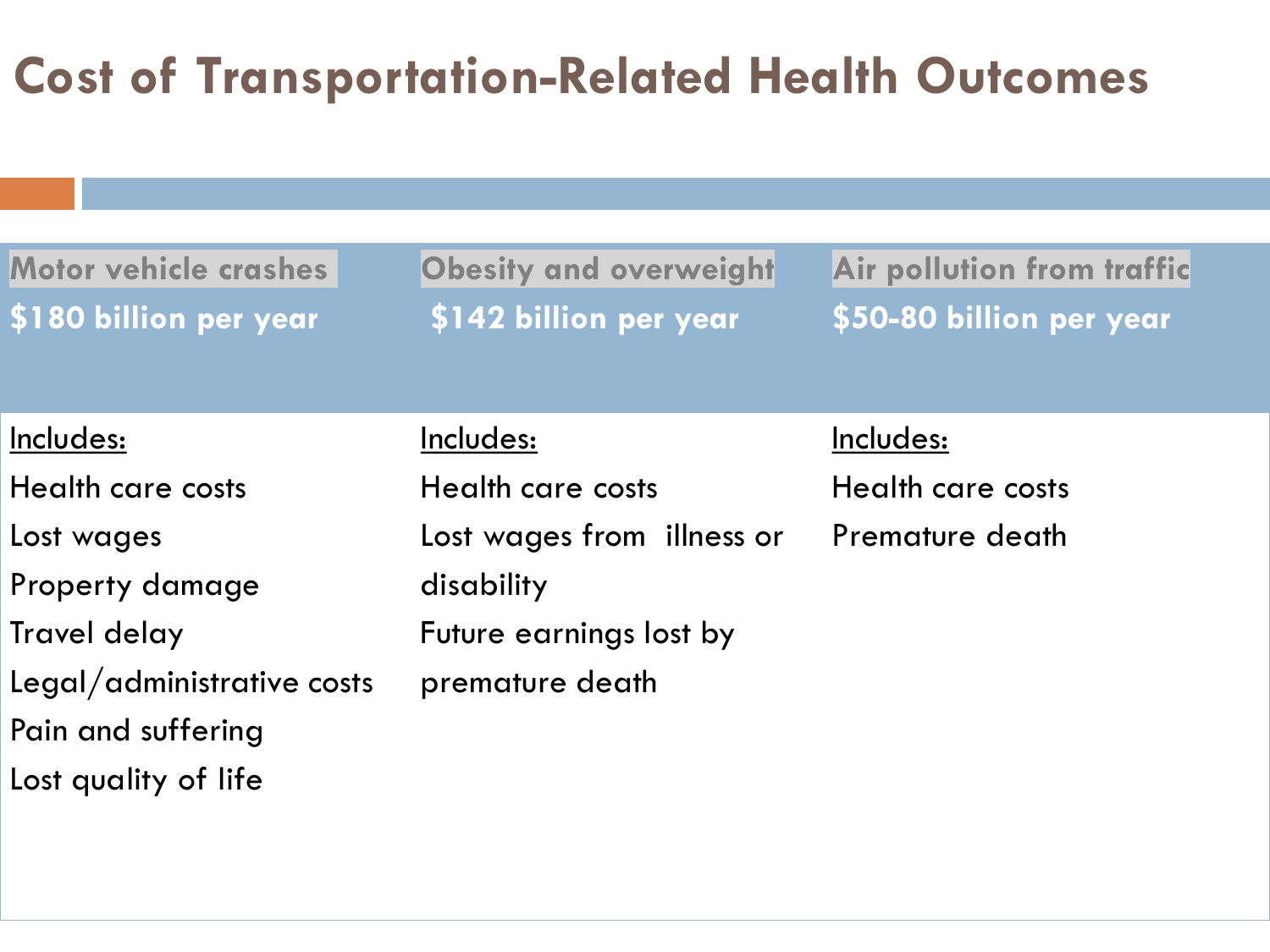### Report: "Linking Transportation Planning and Health Outcomes"

#### **Recommendations:**

- □ Reduce vehicle emissions through speed reduction and increased use of active and public transportation.
- □ Provide traffic calming methods, increase road connectivity, and limit block size to less than 600 feet to increases physical activity.
- □ Design city streets to reduce motor vehicle speed and minimize pedestrian and bicyclist injuries.
- □ Provide a community gathering place, a safe place to walk or bike, and accessibility of public transit to improve social capital, increase physical activity levels, stimulate interactions with neighbors, and decrease stress from commuting.
- □ Conduct a health impact assessment for all transportation related projects. Prevention and safety measures are often times less expensive than treating poor health outcomes.